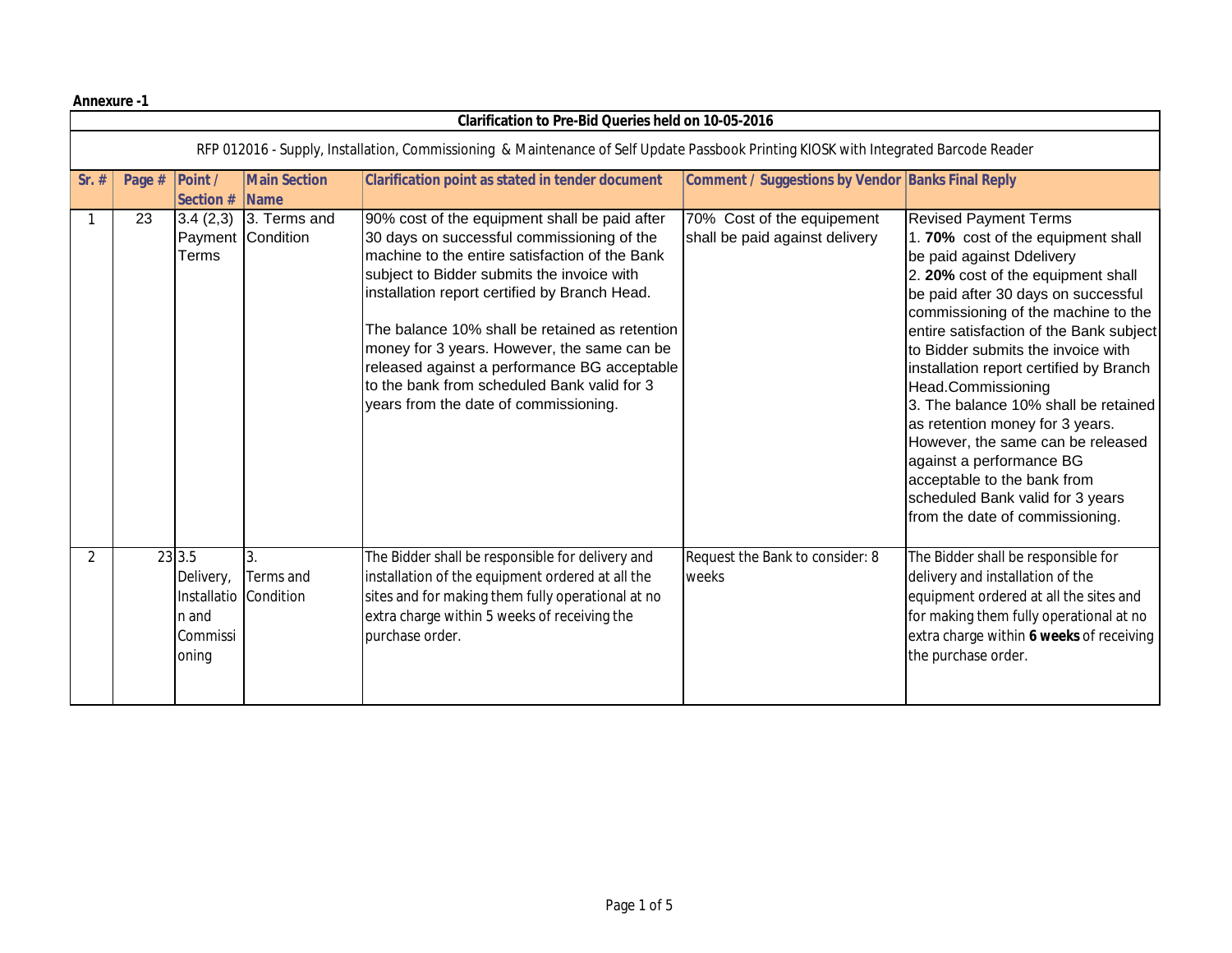|         | <b>Clarification to Pre-Bid Queries held on 10-05-2016</b>                                                                           |                                                               |                                                                                                                                               |                                                                                                                                                                                                                                                                                                                                                                                                                                          |                                                                                                                                                                                                                                  |  |  |
|---------|--------------------------------------------------------------------------------------------------------------------------------------|---------------------------------------------------------------|-----------------------------------------------------------------------------------------------------------------------------------------------|------------------------------------------------------------------------------------------------------------------------------------------------------------------------------------------------------------------------------------------------------------------------------------------------------------------------------------------------------------------------------------------------------------------------------------------|----------------------------------------------------------------------------------------------------------------------------------------------------------------------------------------------------------------------------------|--|--|
|         | RFP 012016 - Supply, Installation, Commissioning & Maintenance of Self Update Passbook Printing KIOSK with Integrated Barcode Reader |                                                               |                                                                                                                                               |                                                                                                                                                                                                                                                                                                                                                                                                                                          |                                                                                                                                                                                                                                  |  |  |
| $Sr.$ # | Point /<br>Page #<br>Section #                                                                                                       | <b>Main Section</b><br><b>Name</b>                            | <b>Clarification point as stated in tender document</b>                                                                                       | Comment / Suggestions by Vendor Banks Final Reply                                                                                                                                                                                                                                                                                                                                                                                        |                                                                                                                                                                                                                                  |  |  |
| 3       | 31 Items:<br>PC<br>ion                                                                                                               | Annexure A -<br>Configurat Technical<br><b>Specifications</b> | PC CONFIGURATION<br>1. Processor: Pentium Corei3 or higher<br>2. OS: Windows 7 or higher<br>3. OS License<br>4. Integrated keyboard and mouse | 1. OS - Windows 7 type is not<br>specified here, as whether<br>Windows 7 should be embedded<br>SL or professional edition?<br>2. Request to consider: ATOM<br>Processor also?<br>3. Suggest Bank to remove the<br>clause "(purchased in the name of<br>Bank of Maharashtra)" as normally<br>the License is in the name of the<br>supplier<br>4. Request for Bank to remove<br>Integrated Keyboard with mouse<br>option from requirement. | 1. Processor: Intel Dual Core or higher<br>2. Windows 7 or higher. Windows can<br>be Embedded, Professional, etc<br>3. OS License should be purchased in the<br>name of the Bank.<br>4. Separate Keyboard and mouse<br>preferred |  |  |
| 4       | 31 Items:<br>Passbook<br>Printer<br>with<br>integrated<br><b>Bar Code</b>                                                            | 5<br>Annexure A -<br>Technical<br><b>Specifications</b>       | ITEM: PASSBOOK PRINTER WITH INBUILT SCANNER<br>1. Scan engine: CCD<br>2. Interface: RS232                                                     | 1. Request for Bank to remove all<br>mention requirement. As<br>Integrated printers are with CIS<br>scanners for barcode processing.<br>2. Request to consider: removing or<br>additional requirement as RS232 &<br>consider USB Interface                                                                                                                                                                                               | PASSBOOK PRINTER WITH INBUILT<br><b>SCANNER</b><br>1. Scan engine: CCD/CIS<br>2. Interface: RS232/USB                                                                                                                            |  |  |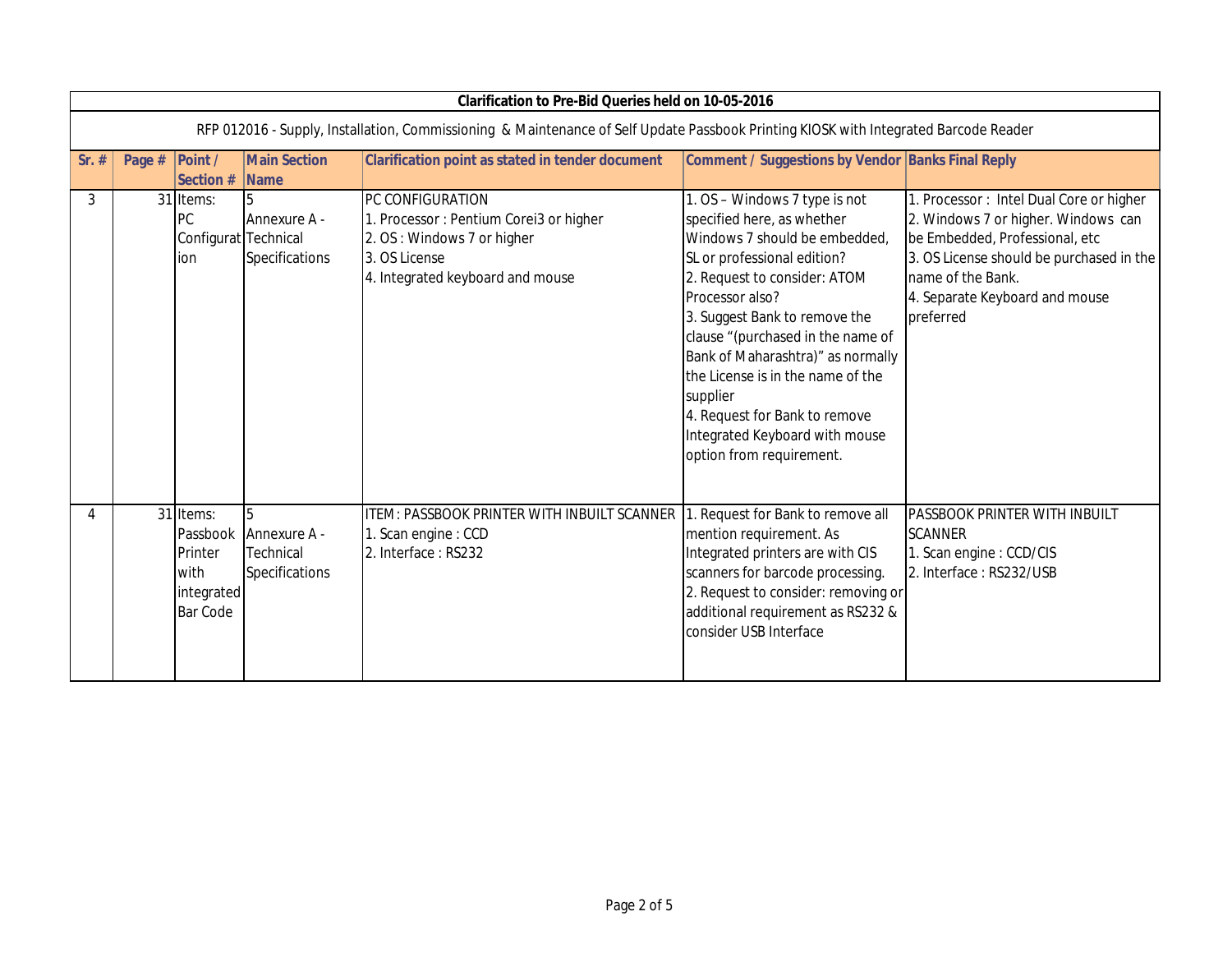|                                                                                                                                      | <b>Clarification to Pre-Bid Queries held on 10-05-2016</b> |                                                                       |                                                                                                                                                                                                                                                                                                                                                                                                                                                                                 |                                                                                                                                                                                                                    |                                                                                                                                                                                                                                                                                                      |  |  |
|--------------------------------------------------------------------------------------------------------------------------------------|------------------------------------------------------------|-----------------------------------------------------------------------|---------------------------------------------------------------------------------------------------------------------------------------------------------------------------------------------------------------------------------------------------------------------------------------------------------------------------------------------------------------------------------------------------------------------------------------------------------------------------------|--------------------------------------------------------------------------------------------------------------------------------------------------------------------------------------------------------------------|------------------------------------------------------------------------------------------------------------------------------------------------------------------------------------------------------------------------------------------------------------------------------------------------------|--|--|
| RFP 012016 - Supply, Installation, Commissioning & Maintenance of Self Update Passbook Printing KIOSK with Integrated Barcode Reader |                                                            |                                                                       |                                                                                                                                                                                                                                                                                                                                                                                                                                                                                 |                                                                                                                                                                                                                    |                                                                                                                                                                                                                                                                                                      |  |  |
| $Sr.$ #                                                                                                                              | Point /<br>Page #<br>Section #                             | <b>Main Section</b><br>$\blacksquare$ Name                            | <b>Clarification point as stated in tender document</b>                                                                                                                                                                                                                                                                                                                                                                                                                         | Comment / Suggestions by Vendor Banks Final Reply                                                                                                                                                                  |                                                                                                                                                                                                                                                                                                      |  |  |
| 5                                                                                                                                    | 18 2.21 (6).<br>Scope of<br>Work                           | 2. Qualification<br>Criteria                                          | The Remote Monitoring system should be<br>intelligent enough to escalate the calls pending for<br>more than one day through SMS / e-mail as per the or email or both.<br>escalation matrix to be shared by bank                                                                                                                                                                                                                                                                 | Request to specify in particular<br>whether escalations sent over sms<br>Will the sms gateway be provided<br>by the bank?                                                                                          | Bank will discuss and finsalize with the<br>successful bidder regarding the<br>escalation and Bank will provide the<br>required gateway.                                                                                                                                                             |  |  |
| 6                                                                                                                                    | 19 2.21 (10)<br>Scope of<br>Work                           | 2. Qualification<br>Criteria                                          | The selected bidders will have to undergo Pilot<br>phase at least in 5 branches. Only after all the<br>observations of bank are cleared, the bank will be<br>placing order for further implementation phase.                                                                                                                                                                                                                                                                    | Is bank going to notify the locations The successful bidder will have to<br>for initial 5 installations? What will undergo pilot phase at least in 5<br>in operations for these 5<br>installations from beginning? | be the time specified given for such branches indentified by the bank. Only<br>installation and commissioning? Do after succcessful testing, bank will place<br>bank expect the monitoring system further order (Payment for the 5 pilot<br>branches will be done after successful<br>commissioning) |  |  |
| $\overline{7}$                                                                                                                       | 376.1<br>Schedule<br>I(12)                                 | 6<br>Annexure B-<br><b>Checklist for</b><br>Product<br>Documentations | The selected bidder must customize Self Service<br>Kiosk display screens as desired by the bank in<br>graphics mode in three languages (Hindi, English<br>and local language selected by the bank depending<br>on the state where the kiosk is deployed) for all<br>transaction undertaken by the kiosk without any<br>extra cost to the bank. For example: In<br>Maharashtra it will be in English, Hindi and Marathi<br>& in Kerala it will be in English, Hindi & Malayalam. | Please provide the list of local<br>languages that the kiosks needs to<br>have.                                                                                                                                    | English, Hindi is compulsary. Third<br>language is Regional state language of<br>the Kiosk location.                                                                                                                                                                                                 |  |  |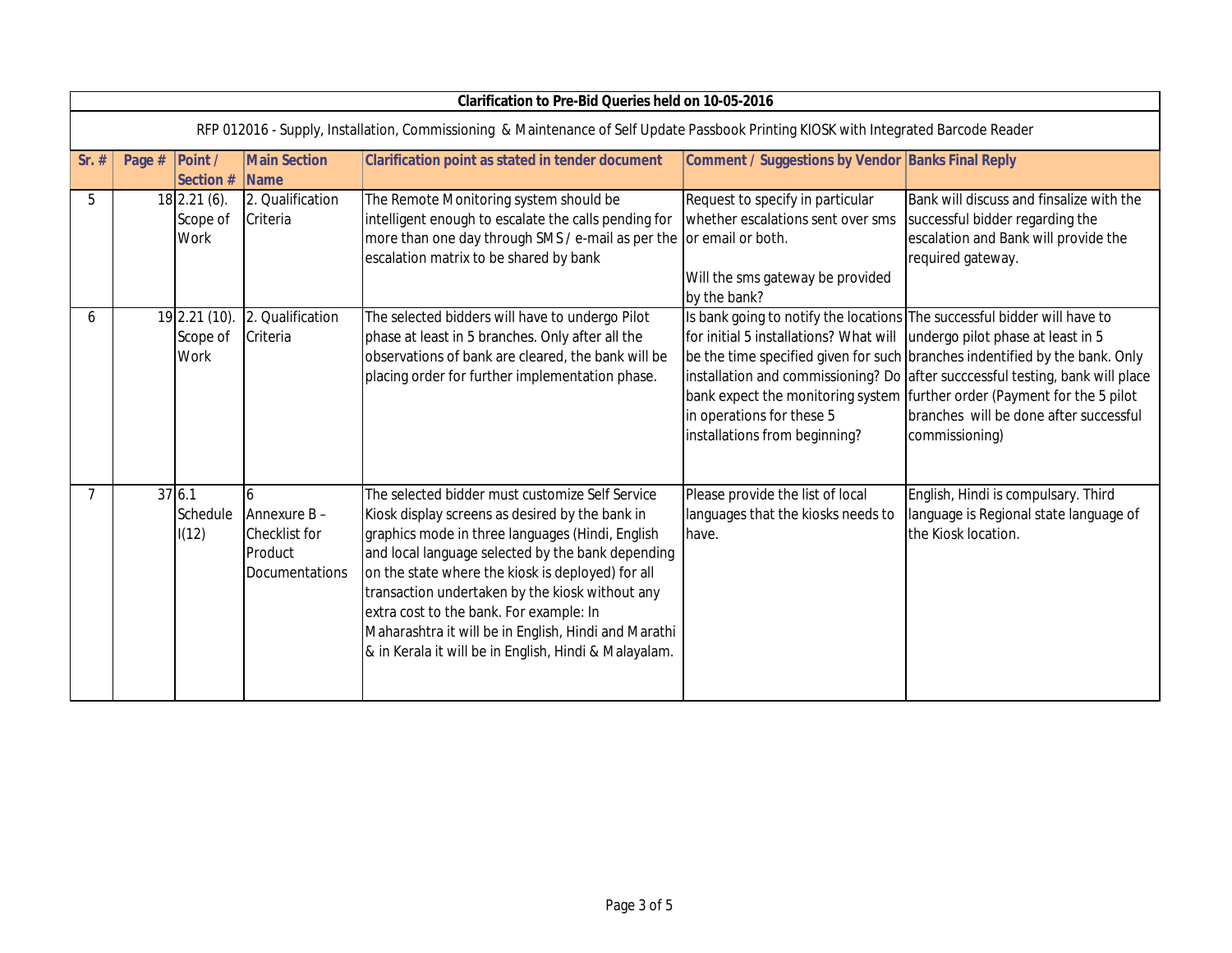|                                                                                                                                      | <b>Clarification to Pre-Bid Queries held on 10-05-2016</b> |                                             |                                        |                                                                                                                                                                                                                                                                                                                                        |                                                                                                                                                                                                                                                                                                                                                                       |                                                                                                                                                                                 |  |
|--------------------------------------------------------------------------------------------------------------------------------------|------------------------------------------------------------|---------------------------------------------|----------------------------------------|----------------------------------------------------------------------------------------------------------------------------------------------------------------------------------------------------------------------------------------------------------------------------------------------------------------------------------------|-----------------------------------------------------------------------------------------------------------------------------------------------------------------------------------------------------------------------------------------------------------------------------------------------------------------------------------------------------------------------|---------------------------------------------------------------------------------------------------------------------------------------------------------------------------------|--|
| RFP 012016 - Supply, Installation, Commissioning & Maintenance of Self Update Passbook Printing KIOSK with Integrated Barcode Reader |                                                            |                                             |                                        |                                                                                                                                                                                                                                                                                                                                        |                                                                                                                                                                                                                                                                                                                                                                       |                                                                                                                                                                                 |  |
| $Sr.$ #                                                                                                                              | Page #                                                     | Point /<br>Section #                        | <b>Main Section</b><br><b>Name</b>     | <b>Clarification point as stated in tender document</b>                                                                                                                                                                                                                                                                                | Comment / Suggestions by Vendor Banks Final Reply                                                                                                                                                                                                                                                                                                                     |                                                                                                                                                                                 |  |
| 8                                                                                                                                    | 82                                                         |                                             | $18$ 2.21 (3). Scope of<br><b>Work</b> | 2. Qualification Criteria                                                                                                                                                                                                                                                                                                              | The bank reserves the right to shift<br>the equipment to a suitable<br>location depending upon the need.<br>The vendor will arrange to shift the<br>equipment, install and commission<br>the same with no additional cost to<br>bank. The Bank will bear<br>transportation & transit insurance<br>cost only in respect of shifting for<br>already installed machines. | This will be finalized with the successful<br>bidder (Flat charges for shifting will be<br>fixed by the successful bidder for withing<br>city, outside city and outside state.) |  |
| 9                                                                                                                                    |                                                            | 20 2.21 (16).<br>Scope of<br>Work           | 2. Qualification<br>Criteria           | The authorized engineer should make regular visit<br>and do the necessary cleaning / maintenance<br>activity on monthly basis (once in a calendar<br>month) to ensure there is no breakdown of kiosk<br>because of non-maintenance. Reports for<br>maintenance activity for Kiosk should be submitted<br>to the Bank on monthly basis. | Request to consider changing the<br>frequency of Engineer visit for<br>cleaning/Maintenance activity to<br>once in 3 month duration.                                                                                                                                                                                                                                  | No change in the Clause (Preventinve<br>Maintenance should be once per month<br>for Scanner calibration, Printer Header<br>Callibaration, KIOSK maintenance,<br>cleaning, etc.) |  |
| 10                                                                                                                                   |                                                            | 20 2.21 (19)<br>Scope of<br><b>Work</b>     | 2. Qualification<br>Criteria           | Consumable such as cartridge of the passbook<br>printer should be replaced by the successful bidder<br>as an when call has been placed by the bank.                                                                                                                                                                                    | Please clarify the cost of<br>consumables to be replaced will be<br>borne by bank or the bidder?                                                                                                                                                                                                                                                                      | Consumable such as Catridge should be<br>replaced by the successful bidder. Cost<br>of the catridge will be borne by the<br>Bank.                                               |  |
| 11                                                                                                                                   |                                                            | 22 2.28.<br>Right to<br>Alter<br>Quantities | 2. Qualification<br>Criteria           | Bank of Maharashtra reserves the right to alter the<br>proposed quantities specified in the tender. Bank of deviation from the proposed<br>Maharashtra also reserves the right to delete one<br>or more items from the list of items specified in<br>tender.                                                                           | Please specify the percentage of<br>quantity.                                                                                                                                                                                                                                                                                                                         | Percentage of deviation from the<br>proposed quantity will be +/- 15 %.                                                                                                         |  |